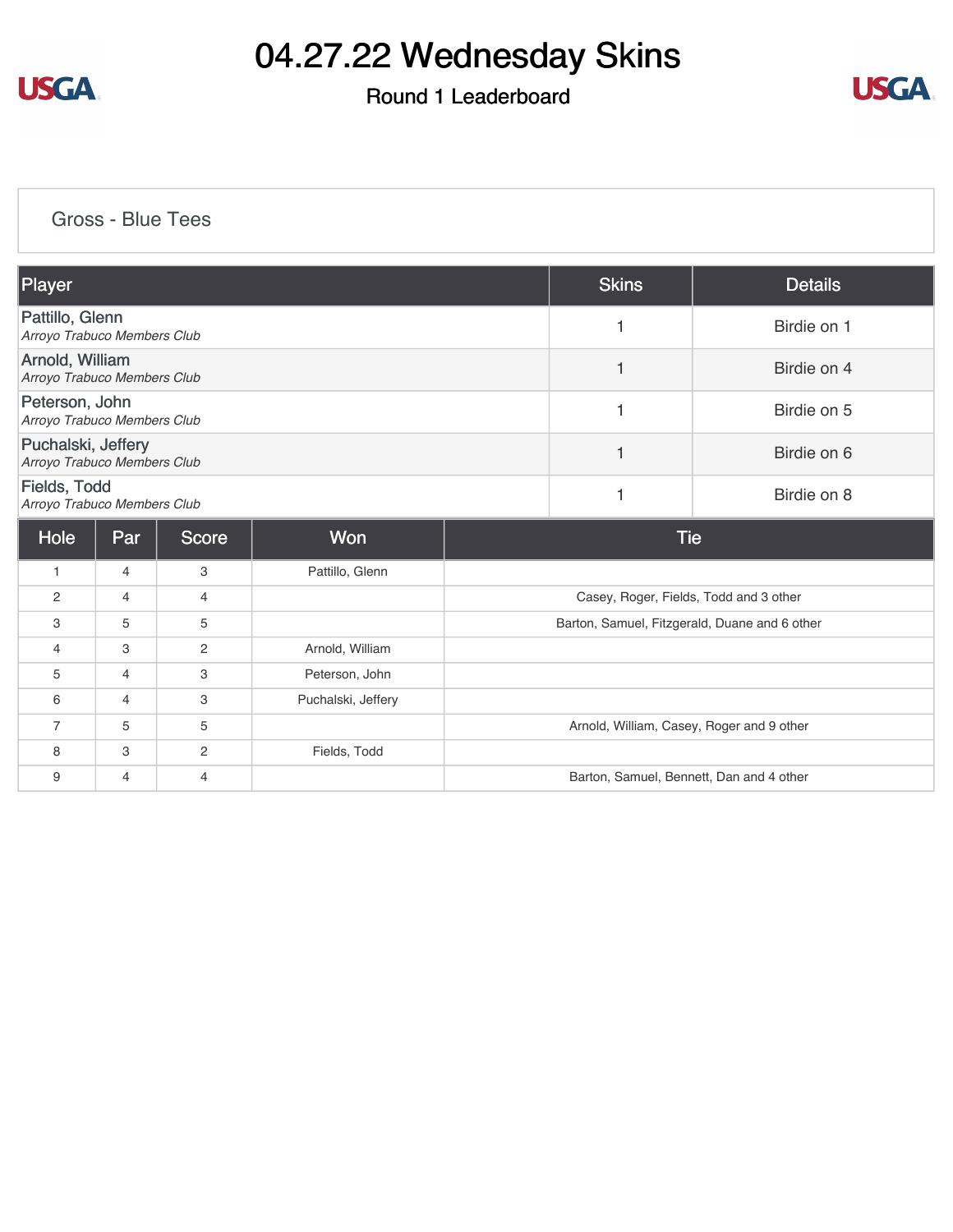

### Round 1 Leaderboard



#### [Net - Blue Tees](https://static.golfgenius.com/v2tournaments/8424873370327212411?called_from=&round_index=1)

| Player                                         |                |                |                 | <b>Skins</b>                             | <b>Details</b>                                  |            |
|------------------------------------------------|----------------|----------------|-----------------|------------------------------------------|-------------------------------------------------|------------|
| Pattillo, Glenn<br>Arroyo Trabuco Members Club |                |                |                 | $\mathbf{1}$                             | Birdie on 1                                     |            |
| Arnold, William<br>Arroyo Trabuco Members Club |                |                |                 | 1                                        | Eagle on 4                                      |            |
| Peterson, John<br>Arroyo Trabuco Members Club  |                |                |                 | $\overline{1}$                           | Eagle on 5                                      |            |
| Fields, Todd<br>Arroyo Trabuco Members Club    |                |                |                 |                                          | 1                                               | Eagle on 8 |
| Hole                                           | Par            | Score          | Won             |                                          | <b>Tie</b>                                      |            |
| 1                                              | 4              | 3              | Pattillo, Glenn |                                          |                                                 |            |
| 2                                              | 4              | 3              |                 |                                          | Casey, Roger, Fields, Todd and 3 other          |            |
| 3                                              | 5              | $\overline{4}$ |                 |                                          | Fitzgerald, Duane, Hauschka, Edward and 4 other |            |
| $\overline{4}$                                 | 3              | $\mathbf{1}$   | Arnold, William |                                          |                                                 |            |
| 5                                              | 4              | $\overline{c}$ | Peterson, John  |                                          |                                                 |            |
| 6                                              | $\overline{4}$ | 3              |                 |                                          | Godbe, Michael and Puchalski, Jeffery           |            |
| $\overline{7}$                                 | 5              | 5              |                 |                                          | Arnold, William, Casey, Roger and 11 other      |            |
| 8                                              | З              | $\mathbf{1}$   | Fields, Todd    |                                          |                                                 |            |
| 9                                              | 4              | 3              |                 | Barton, Samuel, Bennett, Dan and 2 other |                                                 |            |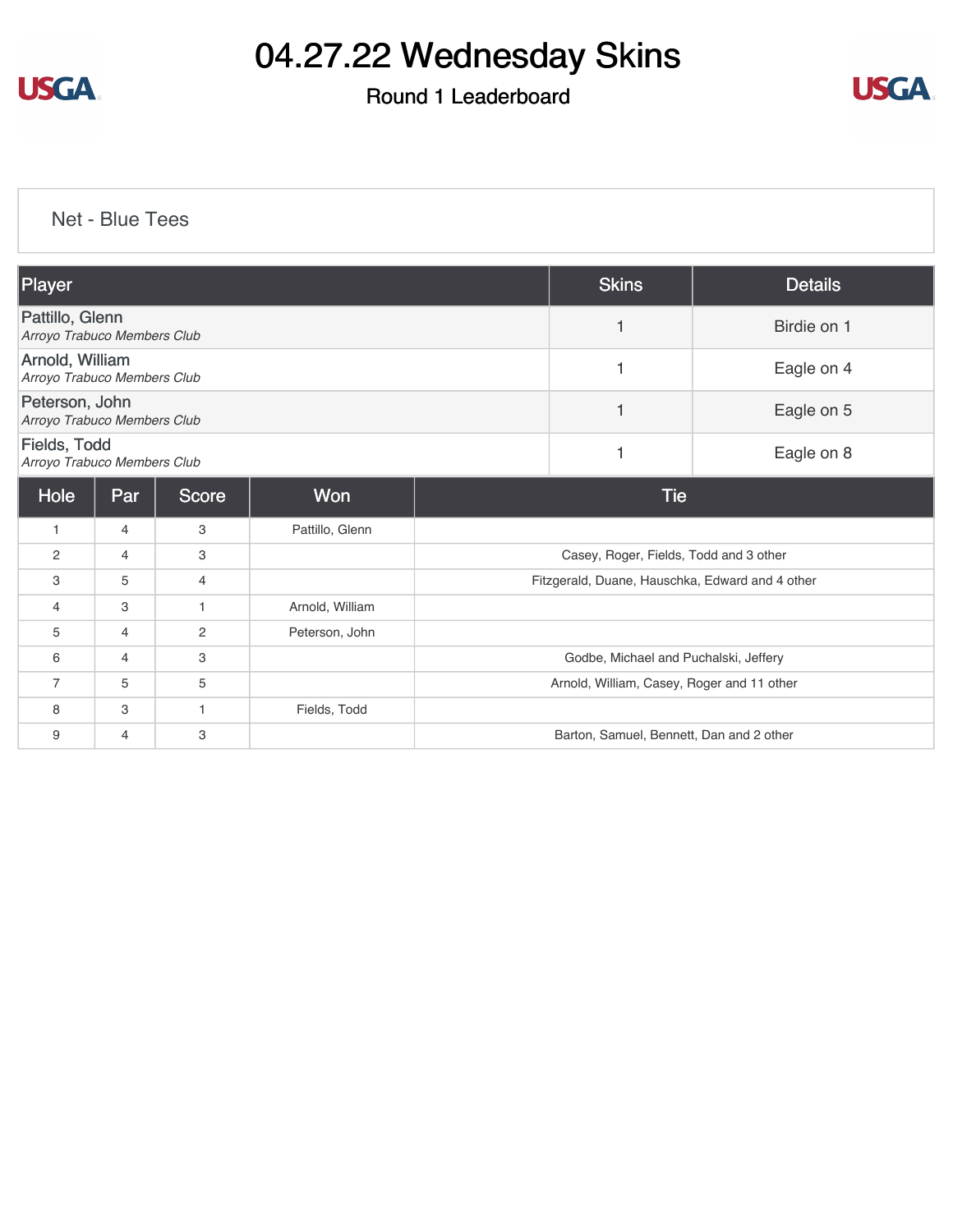

### Round 1 Leaderboard



#### [Gross - White Tees](https://static.golfgenius.com/v2tournaments/8425572469200413161?called_from=&round_index=1)

| Player                                      |     |                |              | <b>Skins</b>   | <b>Details</b>                          |  |  |
|---------------------------------------------|-----|----------------|--------------|----------------|-----------------------------------------|--|--|
| Hurst, James<br>Arroyo Trabuco Members Club |     |                |              | $\overline{2}$ | Birdie on 8, Birdie on 9                |  |  |
| Thomas, Tony<br>Arroyo Trabuco Members Club |     |                |              | 1              | Birdie on 7                             |  |  |
| Hole                                        | Par | Score          | Won          |                | <b>Tie</b>                              |  |  |
| $\mathbf{1}$                                | 4   | 4              |              |                | Corbin, Ron, Hood, Ken and 3 other      |  |  |
| $\overline{2}$                              | 4   | $\overline{4}$ |              |                | Hurst, Robert and Szal, Joe             |  |  |
| 3                                           | 5   | 5              |              |                | Hurst, James, Smith, Drew and 1 other   |  |  |
| $\overline{4}$                              | 3   | 3              |              |                | Corbin, Ron, Hurst, Robert and 3 other  |  |  |
| 5                                           | 4   | 5              |              |                | Corbin, Ron, Hurst, James and 4 other   |  |  |
| 6                                           | 4   | $\overline{4}$ |              |                | Hurst, James, Hurst, Robert and 6 other |  |  |
| $\overline{7}$                              | 5   | 4              | Thomas, Tony |                |                                         |  |  |
| 8                                           | 3   | $\overline{2}$ | Hurst, James |                |                                         |  |  |
| 9                                           | 4   | 3              | Hurst, James |                |                                         |  |  |